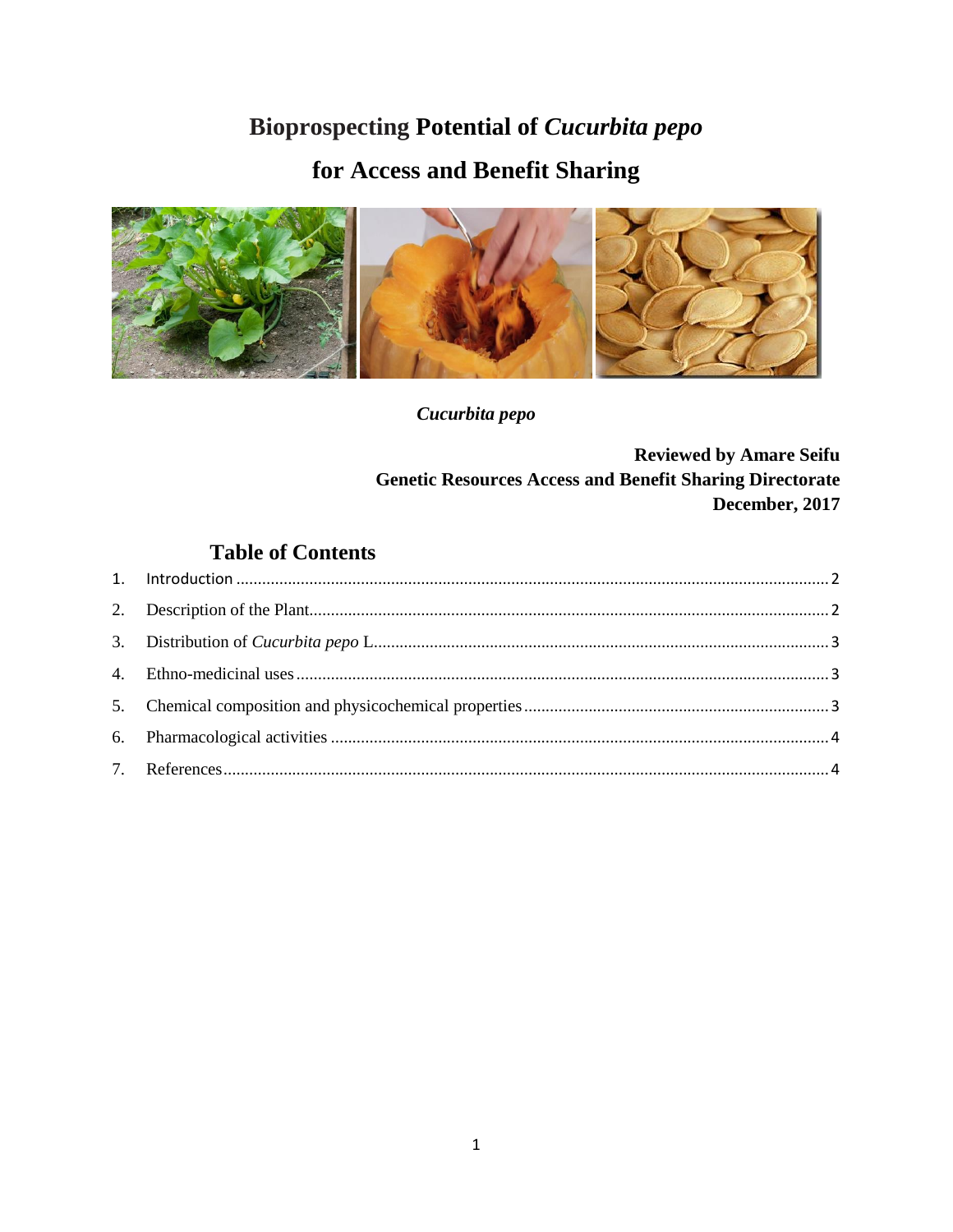### <span id="page-1-0"></span>**1. Introduction**

Ethiopia is lucky to be gifted with rich biodiversity and traditional knowledge that could pioneer successful bioprospecting. However, like any other developing countries, Ethiopia lacks technical expertise and monetary resources to explore them significantly. The only option for Ethiopia is to collaborate with the developed nations or domestic investors and interested one in pharmaceutical, cosmetics and other companies alike and jointly explore them strategically and wisely.

The National Competent Authority, the Ethiopian Biodiversity Institute (EBI), through the Access Benefit Sharing Directorate, plays a practical role in the implementation of the Nagoya Protocol on Access and Benefit Sharing of Genetic Resources and Associated Community Knowledge. Based on Proclamation No 482/2006 and Regulation 169/2009 (Access to Genetic Resources and Community Knowledge and Community Rights), Ethiopia has been implementing the access and benefit sharing objective of the CBD. Both the Proclamation and Regulation include a range of issues such as ownership, user rights, conditions for access, benefit sharing, types of benefits, powers and responsibilities among others.

Therefore, the objective of this information is to encourage any bioprospecting company or an individual interested to work on the genetic resource, *Cucurbita pepo* L. for medicinal and industrial activities in the production of commercial edible oils**.**

#### <span id="page-1-1"></span>**2. Description of the Plant**

*Cucurbita pepo* L. is known by common name 'Duba', 'Dubba' (in Amharic) and Pumpkin (in English). Pumpkin (*Cucurbita pepo* L.) belongs to the Cucurbitaceae family, consisting of 90 genera and approximately 700 species, wherein the genus *Cucurbita* stands out as one of the most important. It is a herbaceous, monoecious, annual plant. It is a medium-sized plant grown for its fruits and edible seeds (Adepoju and Adebanjo, 2011; Aliu *et al*., 2012).

It is a vigorous trailing annual herb, with stems growing up to 5 m long. It has broadly triangular, large leaves and large, bright yellow flowers. Its flowers are yellow with fused petals and are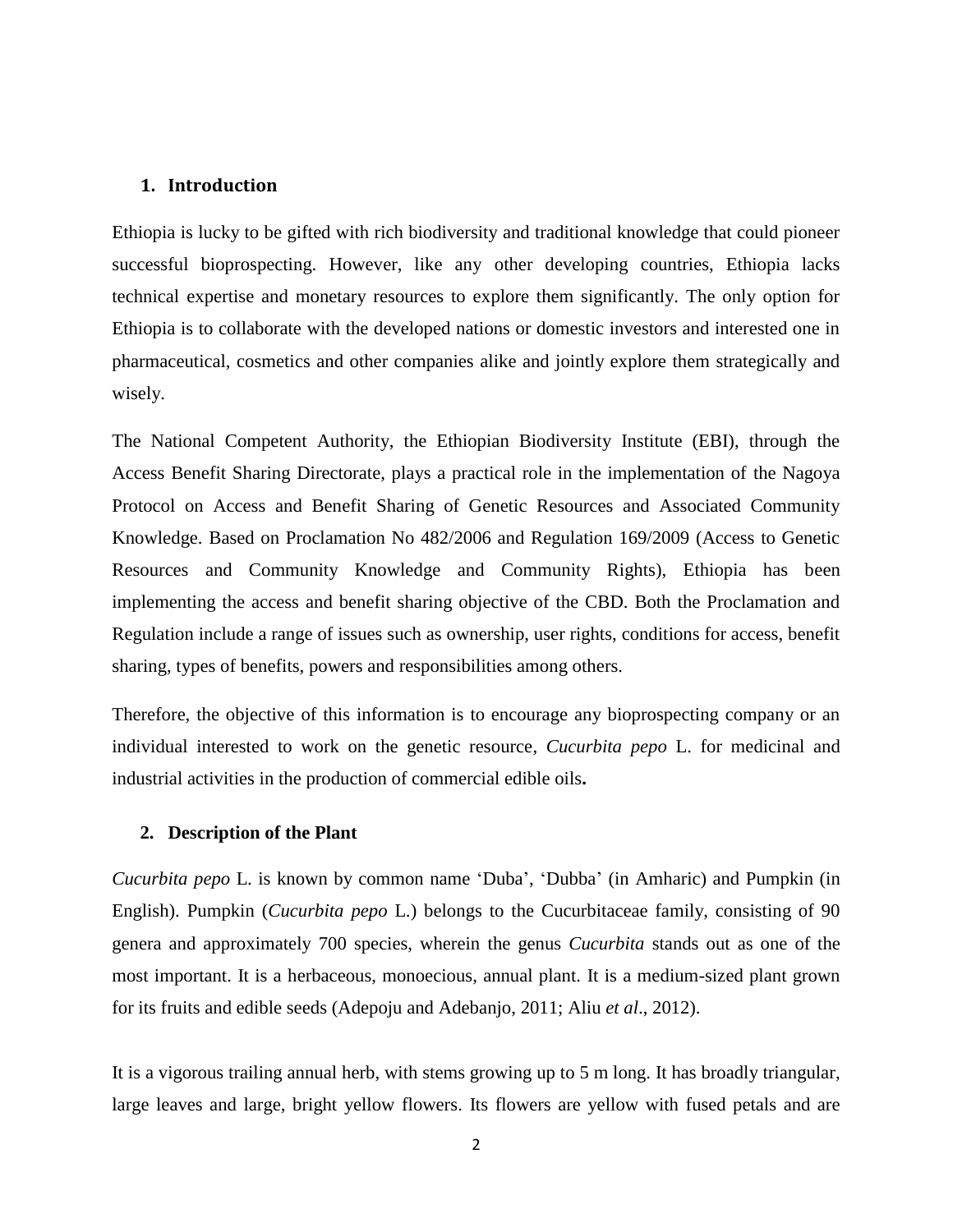easily distinguishable as male and female (Lerner, 2000 cited in Brew *et al*., 2006). The male blossom is on a long slender stalk or pedicel, while the female blossom has a swollen embryonic ovary attached to its base. It flowers from April to December and honeybees collect pollen and nectar from its flowers frequently (Cotner *et al.*, 2003 cited in Brew *et al*., 2006; Fichtl and Admasu Adi, 1994; Ermias Dagne, 2009).

#### <span id="page-2-0"></span>**3. Distribution of** *Cucurbita pepo* **L.**

Pumpkin is native to the USA and Mexico. Nowadays it is cultivated throughout the world for its edible fruits. In Ethiopia, it occurs almost in all regions of the country due to its adaptation to diverse agro-ecological conditions. It is found at altitudes of 800 and 2500 m. *Cucurbita pepo* usually grows both in maize fields and vegetable gardens as well as in other more intensive agricultural systems (Aliu *et al*., 2012; Fichtl and Admasu Adi, 1994).

### <span id="page-2-1"></span>**4. Ethno-medicinal uses**

In traditional medicine, the seeds of *Cucurbita pepo* L are used for immobilization and expulsion of intestinal worms and parasites, prostate gland disorders, irritable bladder and kidney inflammation in different regions of the world (Adepoju *et al*., 2011).

Umadevi *et al*. (2011) indicated that the seeds and pulp of *Cucurbita pepo* are used for medicinal purposes by irritating the intestinal tract of parasites and worms. It is also used to treat urinary tract problems and gastritis and to remove tapeworms and roundworms from the intestine.

#### <span id="page-2-2"></span>**5. Chemical composition and physicochemical properties**

The chemical composition and physicochemical properties of pumpkin seeds and fatty acids of their oil has been determined in various studies (Achi *et al*., 2005 cited in Aliu *et al*., 2012; Ardabili *et al*., 2011; Leffingwell *et al.*, 2015; Oloyede *et al*., 2012). Pumpkin seeds are valued for high proportions of proteins, essential amino acids, fatty acids and microelements. They are rich in oil and protein. With a high yield of oil and physicochemical characteristics similar to those of the other commercial edible oils, the pumpkin seed oil can be considered as a new and valuable source of edible oil (Ardabili *et al.*, 2011; Lazos, 1986 cited in Oloyede *et al.*, 2012)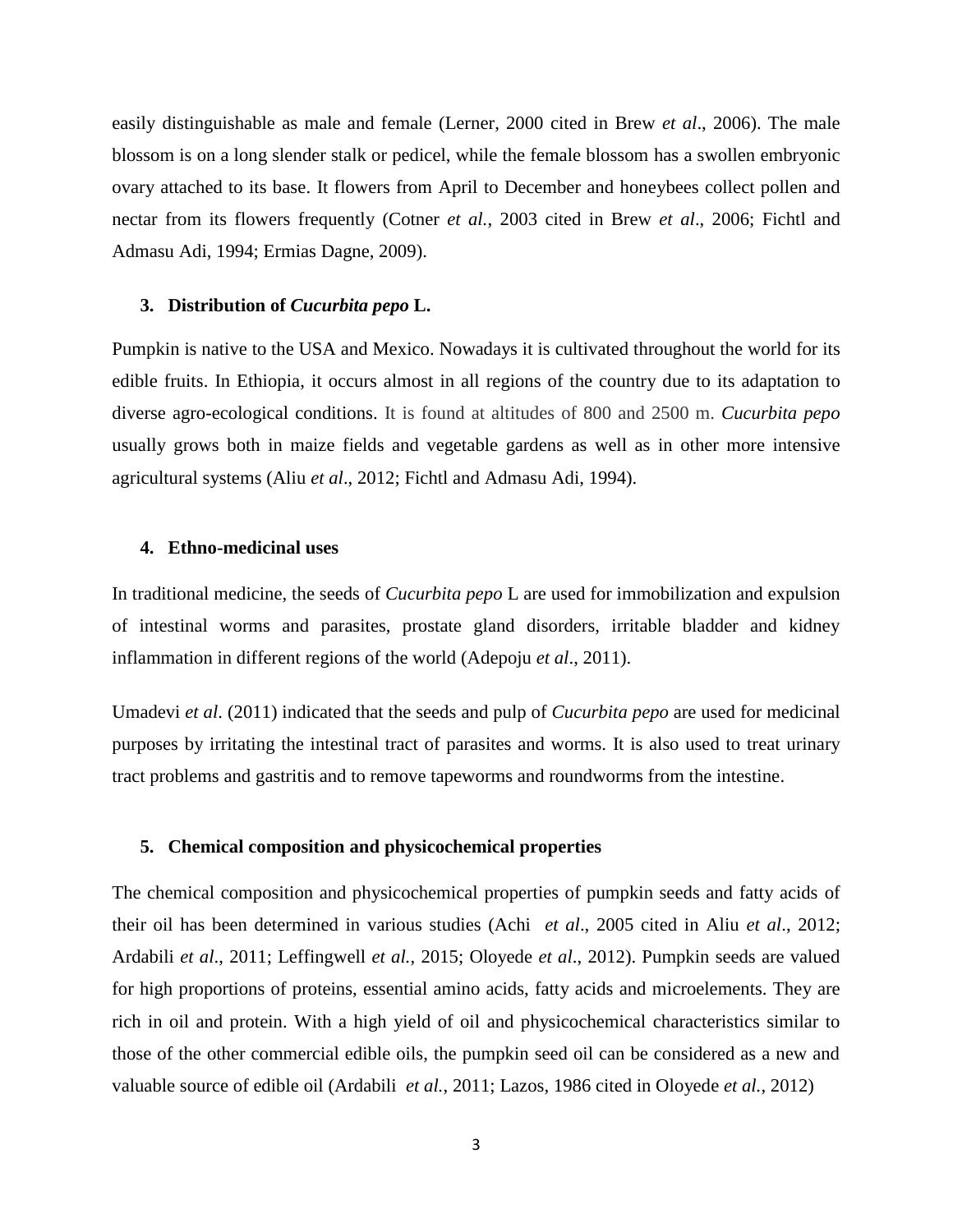#### <span id="page-3-0"></span>**6. Pharmacological activities**

Pumpkin extracts of different parts of the plant have shown various curative effects due to their biologically active components. In the therapy of small urinary disorders, prostate gland and the urinary bladder diseases, pumpkin seeds have shown positive results (Đorđević *et al*., 2016).

Pumpkin seed protein isolates were reported to have *in vitro* anti-oxidative activity of (Nkosi *et al.*, 2005, 2006 cited in Adepoju and Adebanjo, 2011). The antioxidant capacities of the female flower extracts were significantly higher than the male flower extracts (Tarhan *et al*., 2007 cited in Adepoju and Adebanjo, 2011). Umadevi *et al*. (2011) reported significant antioxidant and antidepressant activity of *Cucurbita pepo* seed extracts. Therefore, *Cucurbita pepo* may serve as a potential resource for natural psychotherapeutic agent against depression.

### <span id="page-3-1"></span>**7. References**

- Adepoju, G.K.A. and Adebanjo, A.A. (2011). Effect of consumption of *Cucurbita pepo* seeds on haematological and biochemical parameters. *African Journal of Pharmacy and Pharmacology* **5**(1):18-22.
- Aliu, S., Rusinovci, I., Fetahu, S., Salihu, S. and Zogaj, R. (2012). Nutritive and mineral composition in a collection of *Cucurbita pepo* L. grown in Kosova. *Food and Nutrition Sciences* **3**: 634-638.
- Ardabili, A.G., Farhoosh, R. and Khodaparast, M.H.H. (2011). Chemical composition and physicochemical properties of pumpkin seeds (*Cucurbita pepo* Subsp. pepo Var. Styriaka) grown in Iran. *J. Agr. Sci. Tech.* **13**: 1053-1063.
- Brew, B.S., Berry, A.D., Sargent, S.A., Shaw, N.L. and Cantliffe, D.J. (2006). Determination of optimum storage conditions for 'baby' summer squash fruit (*Cucurbita pepo*). *Proc. Fla. State Hort. Soc*. **119**: 343-346.
- Đorđević, I., Milutinović, M., Kostić, M., Đorđević, B., Dimitrijević, M., Stošić, N., Ranđelović, M., Banković, S. and Kitić, D. (2016). Phytotherapeutic approach to benign prostatic hyperplasia treatment by pumpkin seed (*Cucurbita pepo* L*.,* Cucurbitaceae). *Acta Medica Medianae* **55**(3): 76-84.

Ermias Dagne (2009). Natural Database for Africa (NDA).Version 1.0, Addis Ababa, Ethiopia.